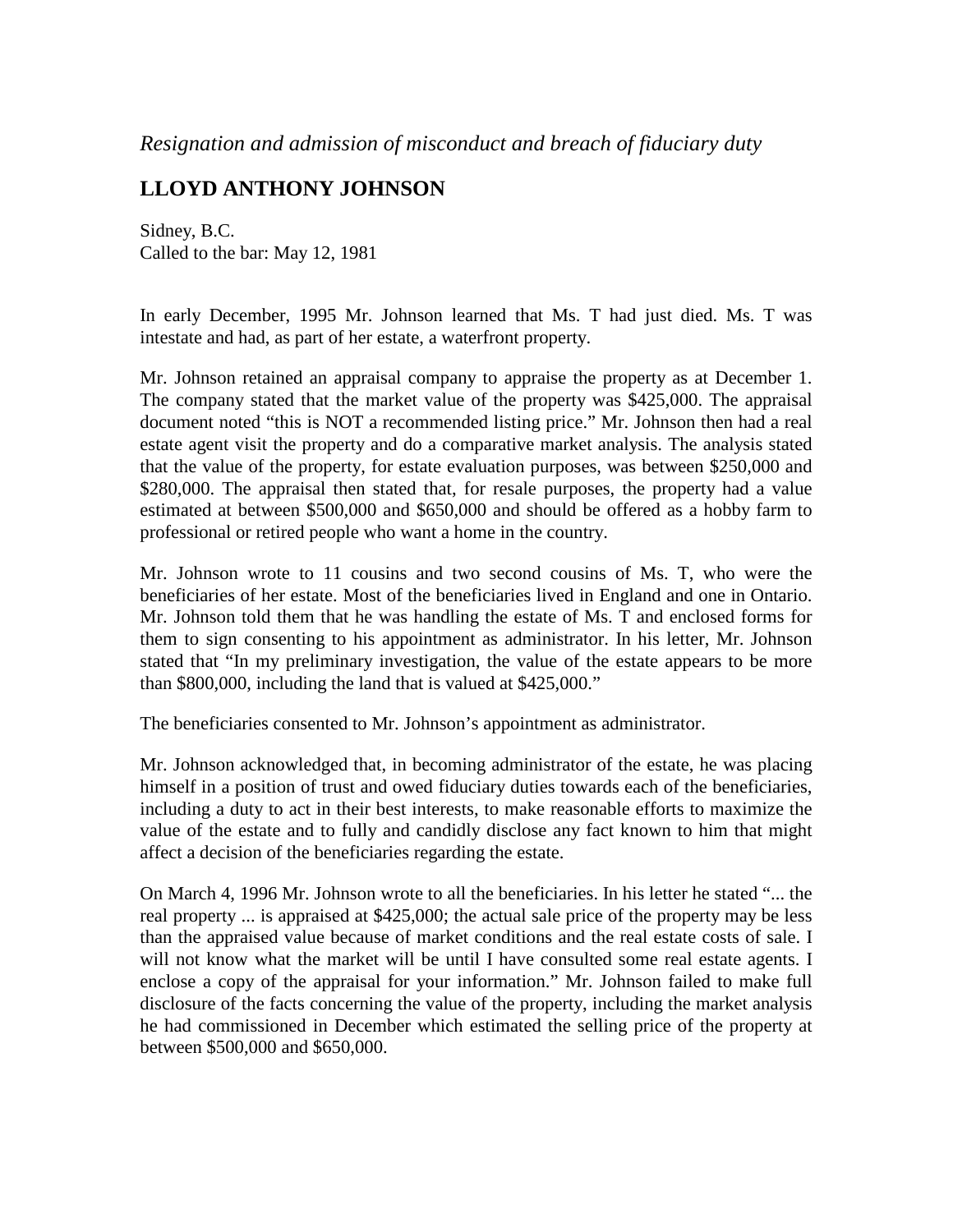At the beginning of April and in mid-April, Mr. Johnson wrote two more letters to the beneficiaries. In doing so, he admitted to professional misconduct and breach of his fiduciary obligations by:

- offering to purchase the real property for his own benefit and at a price of \$425,000, which he knew was significantly below the amount that the market analysis advised might be obtained if sold as a hobby farm;
- failing to disclose the market analysis to the beneficiaries;
- overstating the amount of real estate commissions that would be charged in selling the property (although Mr. Johnston says this was done through carelessness on his part);
- failing to advise the beneficiaries that they should obtain independent legal advice in respect of his attempt to purchase the property.

Mr. Johnston also admitted professional misconduct in making an inaccurate and misleading statement to the beneficiaries respecting solicitor and trustee fees permitted by the *Trustee Act* and in failing to consult with real estate agents about marketing the property as a hobby farm or taking steps to offer the property for sale.

Although some of the beneficiaries initially signed consent forms for Mr. Johnson to buy the property, one (Ms. G) refused to do so, and she retained her own lawyer. Two other beneficiaries later withdrew their consent. Ms. G's lawyer contacted Mr. Johnson to raise a number of concerns regarding Mr. Johnson's estate administration and to ask Mr. Johnson to resign as administrator, pass accounts and waive his fees. Mr. Johnson wrote to all beneficiaries (including Ms. G) to put forward his own position. He later admitted that, by writing directly to Ms. G, whom he knew was already represented by a lawyer, he was guilty of professional misconduct.

A petition was filed to remove Mr. Johnson as administrator, and after negotiations with the beneficiaries, Mr. Johnson was removed by consent.

On January 7, 1999 the Discipline Committee accepted from Mr. Johnson his admissions of professional misconduct and his undertakings to:

- resign forthwith from the Law Society;
- not reapply for membership in the Law Society prior to January 31, 2001;
- not apply for membership as a barrister or solicitor in any jurisdiction without first providing the Law Society with written notice of his intention to do so;
- not work for or provide services to any member of the Law Society in any capacity without first receiving written consent from the Society;